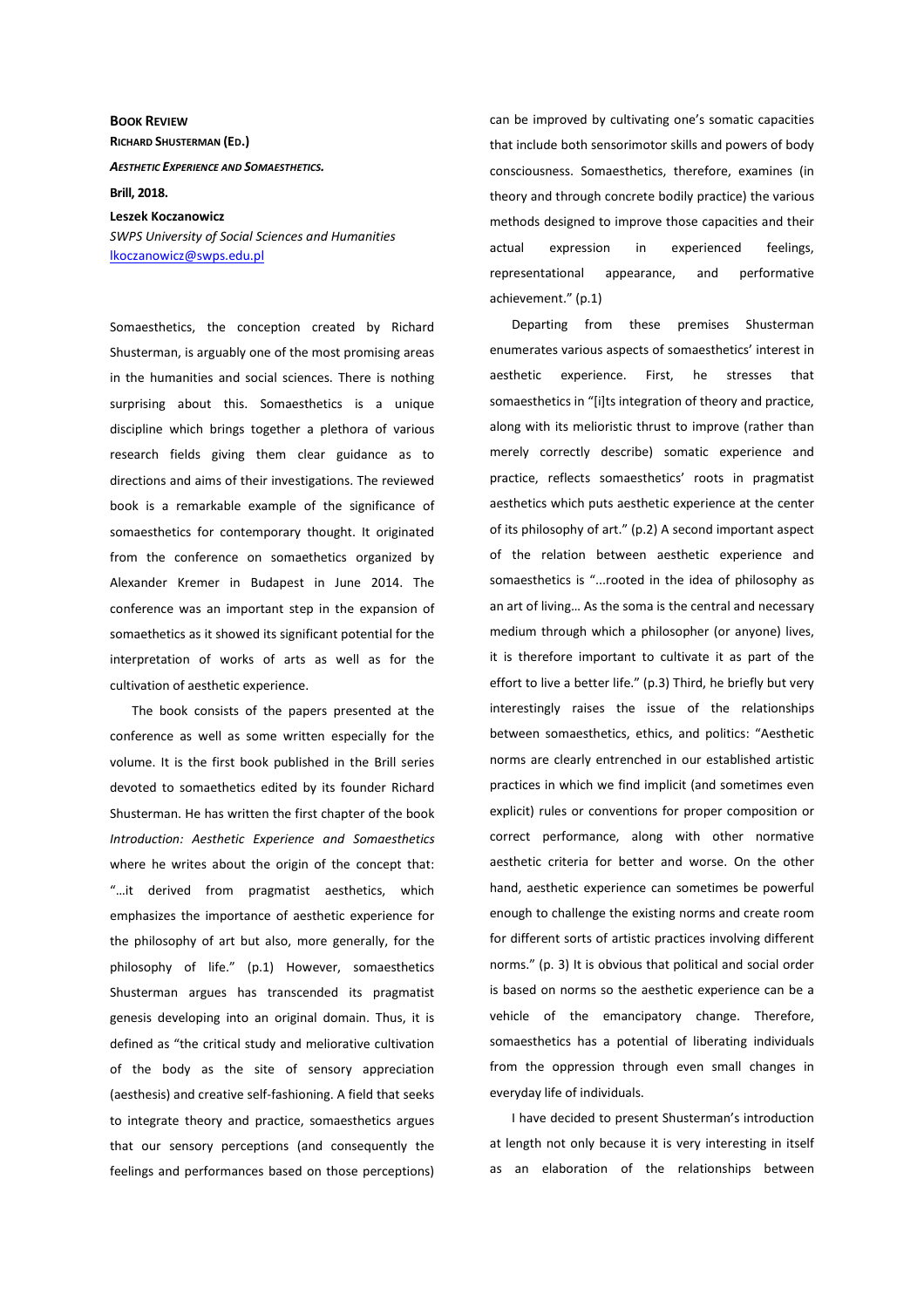somaesthetics and art and aesthetic experience but also because these ideas serve as theoretical background for the texts included in the book.

The first part of the book entitled: *Embodiment in Philosophy and Aesthetic Experience* contains three essays which tackle the fundamental questions of somaesthetics in the context of the contemporary philosophy. The first chapter is written by Catherine F. Botha. *Nietzsche on Embodiment: A Protosomaesthetics?* is an examination of Friedrich Nietzsche's concept of the body. The author corrects Shusterman's reading of Nietzsche that his position on mind-body problem is merely a reversal of Cartesian paradigm. She claims convincingly that: "Nietzsche's work could be argued to be a kind of (proto-) somaesthetic position, because of its affinities to Shusterman's work" (p. 28) and enumerates two aspects of this affinity. First, Nietzsche stresses that the complicated character of various ways of interaction between the body and the mind. Second, he also considers the body as a "locus of creative selffashioning." The paper is thus an important contribution to the genealogy of somaesthetics showing its rooting in the Western philosophical tradition.

The second article in this part *Experience and Aesthetics* written by Béla Bacsó takes up a crucial topic of reconsidering "a new version of the aesthetic or somatic experience." As the author writes: "It seems to be a very democratic and liberal version of thinking. It has become free from the abstract limitations of theory in the aesthetic field and has made it possible to speak freely and truly about the affective encounters with artworks." (p.36) The author does a very detailed analysis of the concept of aesthetic experience in various traditions and confronts them with that developed by Richard Shusterman. It seems that what Bacsó finds the most interesting in Shusterman's pragmatist notion of aesthetic experience is its connection with the deepest layers of our existence which a new interpretation of an artwork can reveal. "The artwork as already existent and covered by the dust of various interpretations is ready to

open up different ways of interpretation, approaches that do not simply negate the previous ones but actually affect me. These experiences cannot be predicted based on earlier or preliminary meaning-attributions. This is why it is necessary to conceive the artwork as an inbetween – known but never utterly experienced. We are only able to accept our own proper existence –that is usually hidden from us  $-$  in such changeable, uncertain situations." (p.39)

Alexander Kremer in his paper *Art as Experience: Gadamer and Pragmatist Aesthetics* deals with the comparison of two seemingly distant traditions: that of pragmatism and that of German hermeneutics. He demonstrates very competently how both traditions influenced Shusterman's concept of art and aesthetic experience and consequently he shows that: "They both speak about the same primary features and essences of art and artworks, but with different terminology. Gadamer uses a hermeneutical and Shusterman a pragmatist language, but they both emphasize the importance of a special action or experience in the artwork and hold that that the artwork in some sense presents a truer world; they moreover attribute similar roots to art." (p. 52)

The next part of the book *Somaesthetic Approaches to the Fine Arts* deals with various dimensions of arts. The first chapter in this part, Art as Embodied and Interdisciplinary Experience, is a dialogue between the well-known artist Olafur Eliasson and the art historian Else Marie Bukdahl. I think that a key point in this dialogue is Eliasson's recognition of Shusterman's concept of soma as crucial for the interpretation and creation of contemporary art. Eliasson makes it clear stating: "Vision is still the predominant theoretical tool, though once you move into the realm of theatre and performance, this attitude changes. I like Shusterman's idea of connecting the notions of soma and aesthetics. It reflects my view of the body as well. As I understand it, somaesthetics implies that you are not only capable of shaping but that you are also being shaped. The body learns from different layers of experience, both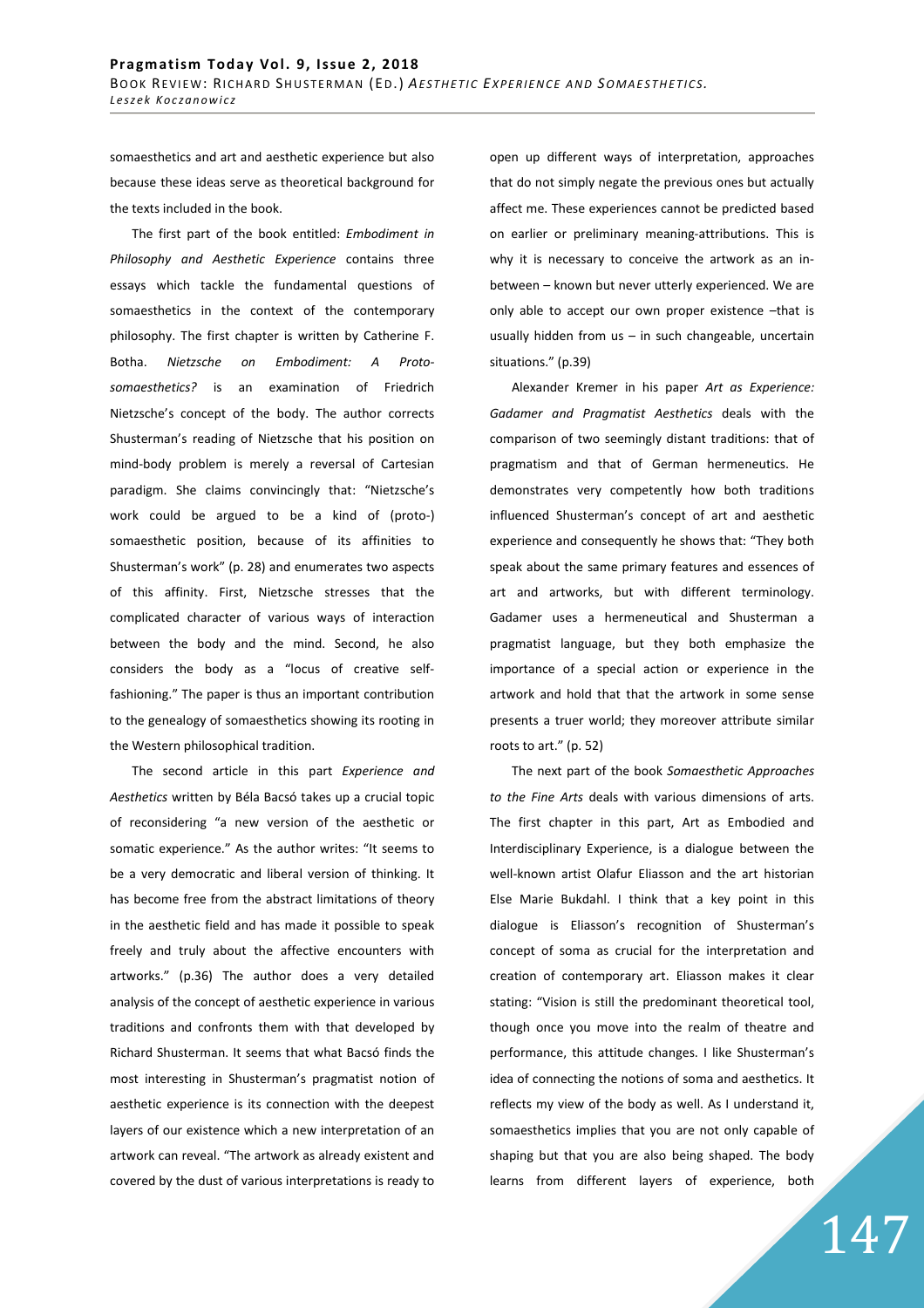constituting and being constituted, as we know from phenomenology." (p. 64) Following this thesis, he develops the concept of felt meaning stressing that meaning is not only a cognitive phenomenon but also it is something we sense "without the conceptual grid or architecture of words to attach to it." (p. 69) It is clear that somaesthetics is an ideal tool for capturing this aspect of meaning.

The succeeding chapter is written by Yanping Gao. *Winckelmann's Haptic Gaze: A Somaesthetic Interpretation* contains a revisionist interpretation of the work of the famous German aesthetician Johann Joachim Winckelmann with the stress on his haptic engagement which brings him close to somaesthetics. Referring to Winckelmann's works but also to his biography, she concludes: "Behind this charm, charisma, enthusiasm, and intuitive perception lies Winckelmann's somaesthetic approach—his deeply embodied way of perceiving art that brings together the different senses and one's emotional sensibility in the pursuit of understanding and pleasure." (p. 84) Therefore, we can assume that at the fundamentals of his aesthetics lie in corporeal experiences which are conceptualized into ideas, notions, and so on.

In the following chapter *Rethinking Aesthetics through Architecture?* Bálint Veres discusses aesthetic ambivalences of architecture from a somaesthetic perspective. His intention is not the substitution of somaesthetics and pragmatism for imagination, intimacy, and spirituality but to combine both sets of values. This approach is necessary as according to Veres architecture "…never witnessed the tendency of overcoming sensuality, never acknowledged the interpretation-heavy mentalism of the so-called 'artworld,' and never legitimized the suspension of the physical-corporeal reality. On the contrary, architecture mediates between the mental and the corporeal."(p. 99)

John Golden in the next chapter, *'The Co-Presence of Something Regular': Wordsworth's Aesthetics of Prosody,* examines the role of prosody as a means for harmonizing the text with the rhythms of our bodies. He

148

writes at the beginning of his article: "Literary texts engage our bodies perhaps most immediately through the sounds of the words they enlist us in saying—or in imagining we say—with our own breath. And of all of literature's sonic effects, the poetic meter has perhaps the most suggestive connections with the body: both meter and human bodies involve felt pulses and repeated movements." (p. 101) The author discusses various perspectives on the role of the prosody in the text using William Wordsworth's poems. Although Golden does not refer directly to somaesthetics, it is clear from his considerations that prosody constitutes a link between the text and corporeal activity and somaesthetics would be a useful tool for examining this relationship. Moreover, the author argues: "…that meter is as pure an expression of the communal dimension of poetry as we can expect to find within the borders of a text." (p. 118) This aspect of prosody is also significant from the perspective of somaesthetics as it shows the importance of the corporeal dimension for social life.

The last chapter in this part, *Singing, Listening, Proprioceiving: Some Reflections on Vocal Somaesthetics,* is written by Anne Tarvainen and deals with vocal somaesthetics which "[I]n contrast to the traditional research of human vocality…will be interested in the bodily sensations of what it feels like to vocalize and to listen to another person vocalizing. Vocal sound as heard is understood here being only a part of the multimodal experience of vocalizing and listening. Vocal somaesthetic experience is auditive, proprioceptive, aesthetic, motional, affective and intersubjective." (p. 121) The point of departure for the author is Shusterman's division between representational, performative, and experiential somaesthetics. Experiential somaesthetics is devoted mainly to the issue of experiencing our bodies and how by various methods we can enrich our experience. Tarvainen concentrates in this context on the proprioceptive vocal experience as a necessary although the often neglected aspect of singing. Such an approach has far-reaching consequences as it leads to "[T]he disappearance of the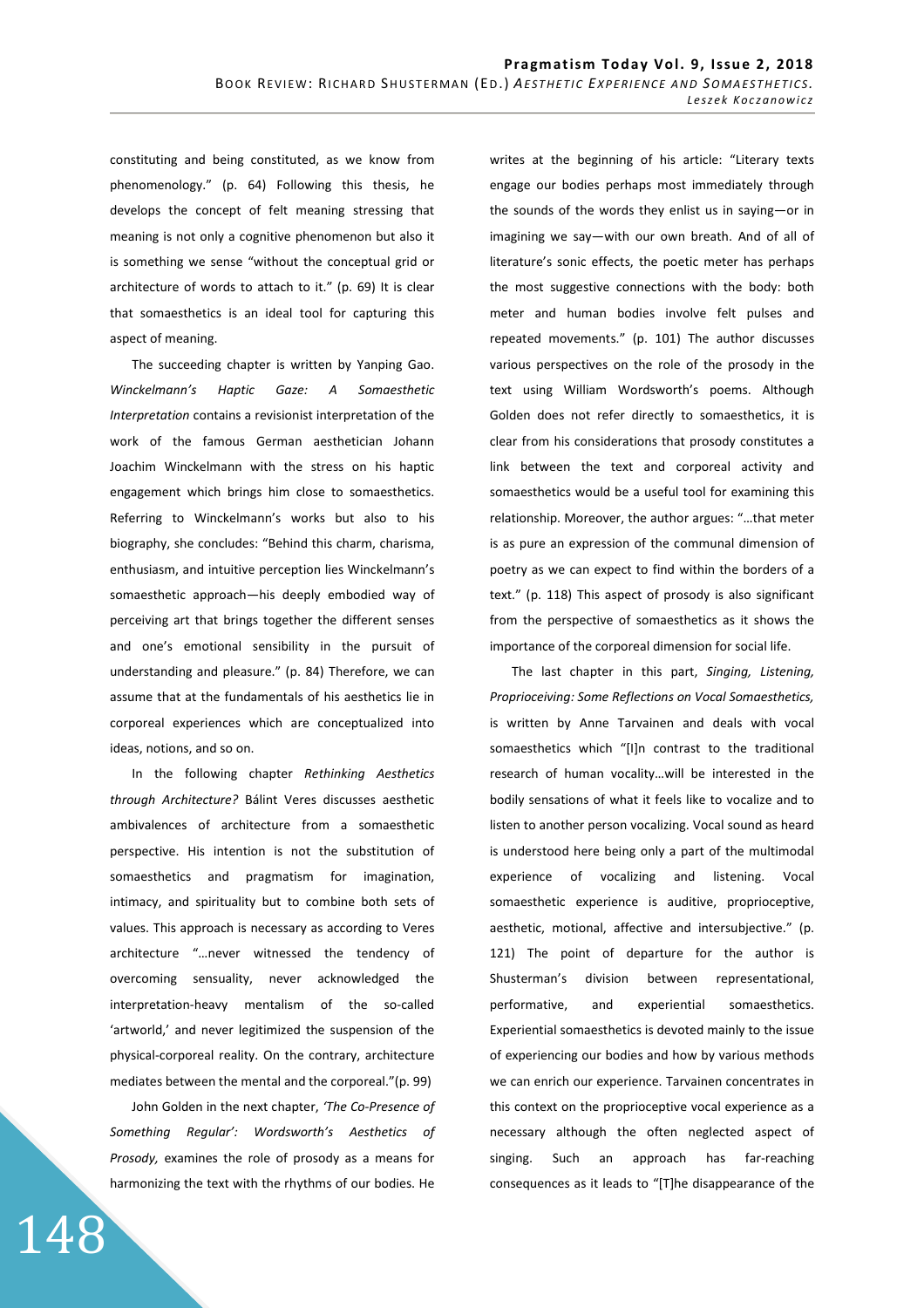clear distinction between subject and object, inside and outside, as well as body and mind…" (p. 129) Moreover, it also confirms the status of somaesthetics as in the conclusions Tarvaines asserts: "The broad aim of vocal somaesthetics is to create a comprehensive understanding of human being as a bodily, sentient and vocal being. It will illuminate the human being's diverse vocal, sensory and aesthetic relations to his/her environment and other people." (p. 138)

The third part of the book *Somaesthetics in the Photographic Arts and the Art of Living* consists of four papers. The first one *Spectral Absence and Bodily Presence: Performative Writings on Photography* is written by Éva Antal. She interprets Shusterman's writings on photography as well as his performative activity opposing them to the perspective on photography developed by Susan Sontag, Roland Barthes, and Jacques Derrida. It seems that Shusterman's consciousness of the body enables him to capture a new sense of photography. "Barthes and Sontag call attention to the loss of the meaningful event that characterized old photography, while Derrida's creative writing on Bonhomme's old-new photos incorporates his philosophical ideas on time, death and writing mise en abyme.

Toma and Shusterman try to capture the auratic essence of the subject in their artistic transactional project. Shusterman's essay gets closest to the meaning of performance in photography: not only does the bodily SOMAFLUX project present the performative process itself, but also his performative writing about it displays the features of somaesthetic discourse." (p. 159)

The subsequent chapter *Cosmetic Practices: The Intersection with Aesthetics and Medicine* examines the aesthetic meaning of surgical and cosmetic intervention into the body. Elisabetta Di Stefano shows the importance of artistic practices of the transformation of the body as well as cosmetic practices of the beautification of the body. Somaesthetics "can provide a meeting point between high culture and popular culture, while reconciling the different ways of evaluating cosmetic practices from the medical and aesthetic perspectives in the light of a rediscovered psychosomatic unity." (p. 163) It enables us to find a harmony behind the excesses of the artistic creations but also helps us to "improving everyday life and experience."

Nóra Horváth's paper *Santayana on Embodiment, the Art of Living, and Sexual Aesthetics* refers to the ideas of George Santayana whose conception is in many aspects parallel to that of the pragmatists. Horváth writes that for Santayana "Aesthetic experience is … central to his philosophy of life. For him, perfection and beauty are not separable ideas; beauty is an objectified pleasure, and the feeling of pleasure gives the feeling of perfection." (p. 186) This perspective puts him near to Shusterman's notion of the transfiguration of ordinary experience into the more refined experience of selfcreation although Shusterman is more suspicious of an excessive aestheticism. Similarly, Santayana claims to refer to Ancient Greece that "…the attraction of sex relies upon the attraction of senses, which suggests that a man with a refined aesthetic sense has a better sexual sense." (p. 190) Shusterman who also is preoccupied with the role sexual desires play in our bodily selffashioning draws his inspiration mainly from Asian culture.

The last paper in the volume, *Thinking through the Body of Maya: Somaesthetic Frames from Mira Nair's Kamasutra* written by Vinod Balakrishnan and Swathi Elizabeth Kurian, is an interesting exploration of the usefulness of somaesthetics for the interpretation of ancient Indian bodily rituals as presented in the contemporary movie *Kamasutra: A Tale of Love* which is a narrative about two women: the  $16^{th}$ -century courtesan Maya and the princess Tara. They represent two parallel concepts of relation to one's own body. "Tara's perception of her beauty is cosmetic and epidermal. Maya's understanding is more somaesthetic as she believes in an enhancement of beauty by turning the soma into a receptacle of practices and experiences." (p. 204)

## 149